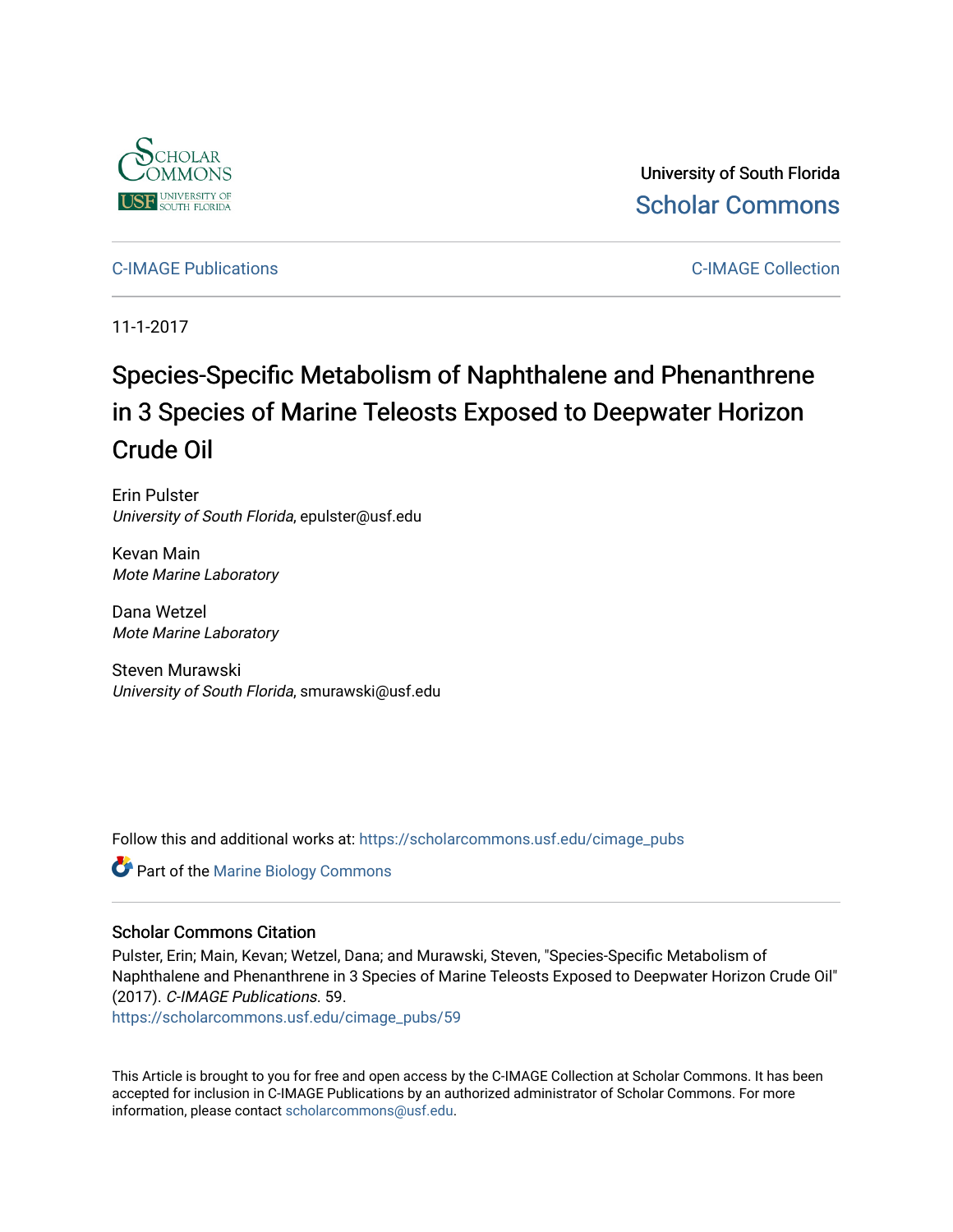

# SPECIES-SPECIFIC METABOLISM OF NAPHTHALENE AND PHENANTHRENE IN 3 SPECIES OF MARINE TELEOSTS EXPOSED TO DEEPWATER HORIZON CRUDE OIL

ERIN L. PULSTER,<sup>a,\*</sup> KEVAN MAIN,<sup>b</sup> DANA WETZEL,<sup>b</sup> and Steve Murawski<sup>a</sup> <sup>a</sup>College of Marine Science, University of South Florida, St. Petersburg, Florida, USA Mote Marine Laboratory, Sarasota, Florida, USA

(Submitted 13 December 2016; Returned for Revision 16 February 2017; Accepted 20 June 2017)

Abstract: The 2 most abundant polycyclic aromatic hydrocarbons (PAHs) measured in *Deepwater Horizon* crude oil, naphthalene and phenanthrene, and their associated homologs have both been shown to be acutely toxic in fish. Although fish have a relatively high metabolic capacity for PAHs, hydroxylated PAH (OH-PAH) derivatives formed during the initial metabolic response can negatively impact the health of fish. Species-specific metabolism of naphthalene and phenanthrene was evaluated in 3 marine teleosts, red drum (Scianops ocellatus), Florida pompano (Trachinotus carolinus), and southern flounder (Paralichthys lethostigma). Fish were exposed to Deepwater Horizon crude oil by intraperitoneal injections at time 0 and 48 h, with bile sampling events at 24 and 72 h post injection. The data suggested metabolic induction in Florida pompano and red drum, whereas southern flounder may have demonstrated metabolic fatigue. By 24 h post injection, overall profiles of red drum and southern flounder were dominated by hydroxylated phenanthrene metabolites; conversely, the Florida pompano profiles were dominated by monohydroxylated naphthalenes. In addition, Florida pompano had faster overall relative biotransformation rates, suggesting their potential decreased susceptibility to adverse effects. Red drum and southern flounder had much lower relative biotransformation rates, indicating their probable susceptibility to adverse outcomes after naphthalene and phenanthrene exposures. To our knowledge, the present study is the first to investigate monohydroxylated PAHs in fish exposed to Deepwater Horizon oil. Environ Toxicol Chem 2017;36:3168-3176.  $\odot$  2017 The Authors. Environmental Toxicology and Chemistry published by Wiley Periodicals, Inc. on behalf of SETAC.

Keywords: Monohydroxylated polycyclic aromatic hydrocarbons Metabolites Phenanthrene Naphthalene Deepwater Horizon

### INTRODUCTION

The largest oil spill in US history occurred during 2010 as a result of the massive deep-water blowout at the Macondo wellhead following the sinking of the British Petroleum Deepwater Horizon drilling platform in the Gulf of Mexico. The Deepwater Horizon incident released an estimated 4.9 million barrels of light sweet crude oil, which contained a higher proportion of lower molecular weight hydrocarbons than other heavier crudes (e.g., the Exxon Valdez) and consisted of approximately 3.9% polycyclic aromatic hydrocarbons (PAHs) [1,2]. Two low-molecular-weight PAHs, naphthalene and phenanthrene, and their corresponding homologs represent approximately 74% and 22%, respectively, of the PAHs measured in the oil collected directly from the Macondo well during response operations (MC252 SRM 2779; National Institute of Standards and Technology).

Although PAHs comprise a small compositional percentage of crude oil, they are considered the most toxic component mainly because of their metabolites [3]. The toxic potential of PAHs, in general, and specifically from the Deepwater Horizon–impacted waters, have been well documented in fish displaying numerous adverse acute and chronic effects, including skin lesions, cardiotoxicity, liver abnormalities, respiration changes, reduced fecundity, histopathological

\* Address correspondence to epulster@mail.usf.edu

Published online 21 June 2017 in Wiley Online Library (wileyonlinelibrary.com).

DOI: 10.1002/etc.3898

changes, and mortality [4–11]. Naphthalene and phenanthrene, the 2 most abundant PAH parent compounds measured in the Deepwater Horizon crude oil, have both been shown to be acutely toxic in fish at concentrations ranging from 0.51 to 7.9 mg/L and 0.23 to 1.15 mg/L, respectively [12–16]. In fact, phenanthrene has been found to be one of the most toxic aromatic compounds in petroleum [17].

The primary location of PAH metabolism in fish occurs in the liver, resulting in metabolites that are ultimately stored within the gallbladder for excretion [18]. Fish have a relatively high capacity to rapidly metabolize PAHs because of their high levels of cytochrome P-450 enzymes, which biotransform the parental PAHs into their hydroxylated derivatives (phase I metabolism), followed by the more water-soluble conjugates (phase II metabolism), which are rapidly excreted mainly through the digestive tract and urine [19–22]. However, metabolites can be hydrolyzed, reabsorbed through the gut, and returned through the enterohepatic circulation to the liver, thereby increasing their potential for toxicity [23]. The hydroxylated PAH (OH-PAH) derivatives formed during the initial metabolic response have reactive functional groups (e.g.,  $-OH$ ,  $-COOH$ ,  $-NH<sub>2</sub>$ ), thus creating more reactive electrophilic compounds that can exhibit carcinogenicity and increase DNA adduct formation, reactive oxygen species, and oxidative stress and can disrupt the synthesis of reproductive hormones in fish [24–27].

Chemical bioavailability, uptake, and biotransformation and excretion rates tend to be a complex function of physiochemical properties (e.g., molecular weight and octanol–water partition coefficient  $[K<sub>OW</sub>]$ ), species-specific life histories (e.g., trophic level, habitat, and diet), and metabolic capacity. Differences in utilization of biotransformation mechanisms and pathways have been observed between species as well among individual fish

This is an Open Access article under the terms of the [Creative](http://creativecommons.org/licenses/by-nc/4.0/) [Commons Attribution-Noncommercial](http://creativecommons.org/licenses/by-nc/4.0/) License which permits use, distribution and reproduction in any medium, provided that the Contribution is properly cited and is not used for commercial purposes.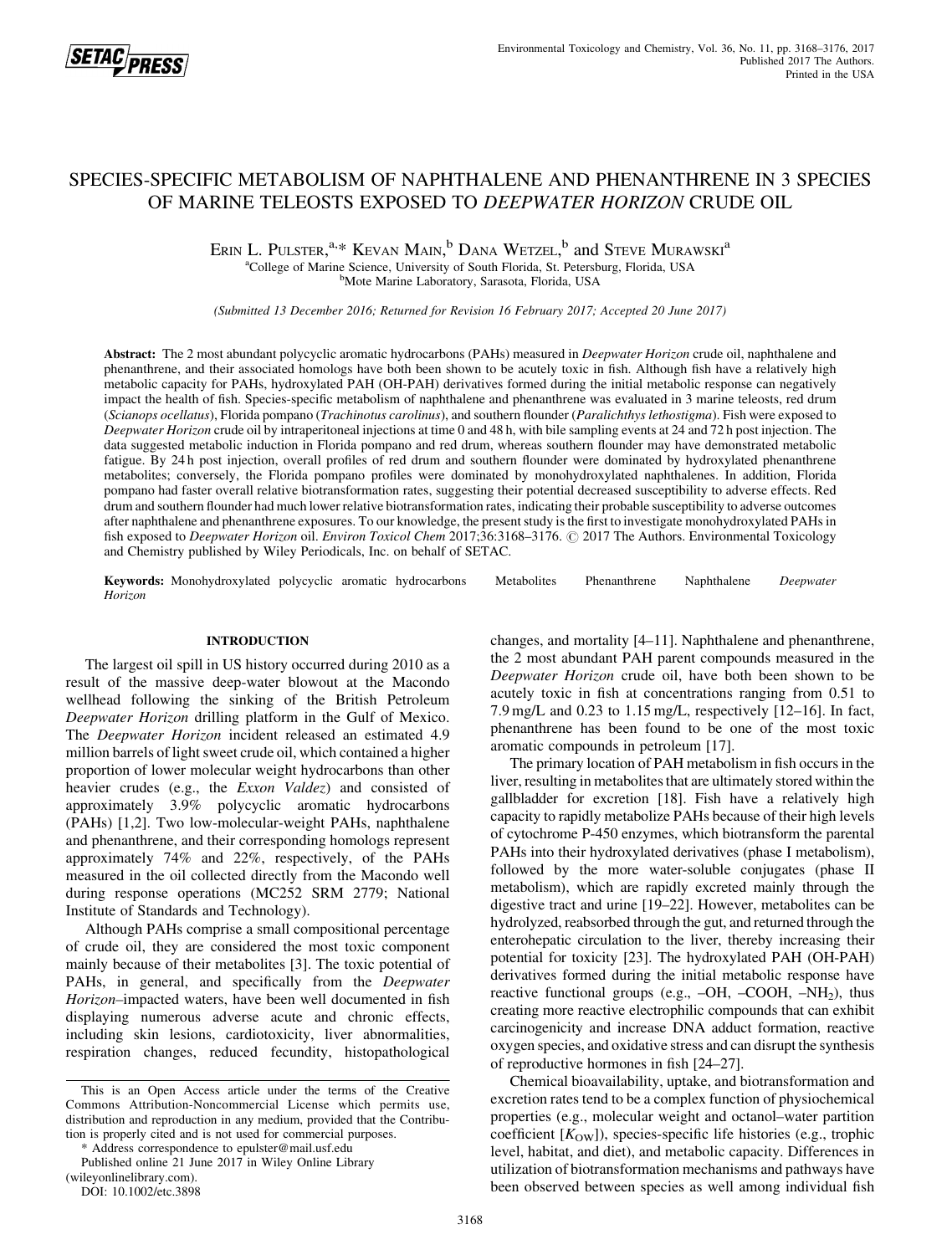within a species, yet it is still unclear whether these mechanistic differences are inherently derived or occur as a result of factors related to life history [28]. Willett et al. [29] noted similar conjugation patterns and elimination levels of benzo $[a]$ pyrene between 2 related species of ictalurid catfish; however, 1 species had higher levels of biotransformation enzymes (i.e., epoxide hydrolase [EH] and glutathione-S-transferase [GST]), resulting in the preferential formation of a DNA-reactive precursor in that species. After the *Deepwater Horizon* event, significant differences in biliary naphthalene metabolite concentrations were observed among 3 species of demersal fish with different life histories [30]. Understanding the differences in species-specific metabolism and factors related to different life histories is critical in identifying vulnerable and susceptible species that may be prone to various diseases as a result of anthropogenic insults.

The aim of the present study was to evaluate the speciesspecific metabolism of the 2 most abundant PAHs, naphthalene and phenanthrene, in the Deepwater Horizon crude oil in 3 marine teleosts representing different life histories and important recreational fisheries. Red drum (Scianops ocellatus), Florida pompano (Trachinotus carolinus), and southern flounder (Paralichthys lethostigma) were chosen, to represent 3 different life histories—estuarine, pelagic, and benthic, respectively. Fish were exposed to Deepwater Horizon crude oil by intraperitoneal injection, and select monohydroxylated metabolites of naphthalene and phenanthrene were identified and quantified in bile using gas chromatography triple quadrupole mass spectrometry.

### MATERIALS AND METHODS

# **Materials**

All sample glassware was detergent washed, solvent rinsed, and combusted at  $500\degree C$  in a muffle furnace (IsoTemp; Thermo Scientific) overnight prior to use, following general standard operating procedures for trace organics [31]. Optima-grade solvents were purchased from Fisher Scientific. Hydroxylated naphthalene (1-naphthol and 2-naphthol), 9-phenanthrol, 1-triphenylamine (TPA), b-glucuronidase/arylsulfatase (from Helix pomatia), and N,O-bis(trimethylsilyl)trifluoroacetamide (BSTFA) were purchased from Sigma-Aldrich; 1-Phenanthrol, 2-phenanthrol, 3-phenanthrol, and 4-phenanthrol were purchased from Cambridge Isotope Laboratories; and tricaine-methanesulfonate (MS-222) was purchased from Western Chemical.

# Experimental fish

Red drum (S. *ocellatus*,  $n = 10$ ), Florida pompano (T. *carolinus,*  $n = 10$ , and southern flounder (*P. lethostigma,*  $n = 10$ ) were chosen to represent 3 different life histories estuarine, pelagic, and benthic, respectively. The red drum and pompano were produced from captive spawned broodstock at Mote Aquaculture Research Park (Sarasota, FL, USA). Southern flounder were produced from captive spawned broodstock at Texas Parks and Wildlife Department (Corpus Christi, TX, USA) and reared to 30 d of age prior to shipping to Mote Aquaculture Research Park. All fish were reared at Mote Aquaculture Research Park until they were subadults; specific ages were 14, 11, and 18 mo old for red drum, pompano, and southern flounder, respectively. Fish were fasted and kept in separate 90-L containers and monitored for temperature, pH (day 2 only), salinity, and dissolved oxygen (see the Supplemental Data) for the duration of the 72-h exposures. All exposures were conducted at Mote Aquaculture Research Park. Sample sizes were constrained to the limitations of the complex nature of the present study because of the relatively large size of the fish used (compared with typical model species, i.e., Cypriniformes) and the large aquaculture support facility necessary to maintain the fish.

## Experimental treatments and sampling

Treatment concentrations and protocols were adapted from methods of Celander et al. [32] and Carlson et al. [33]. Treatments were produced in duplicate for each of the 3 species and consisted of blank controls (no treatment), corn oil controls, time-zero injection, and a reinjection at 48 h (Table 1). Subadult fish of each of the 3 species were anesthetized with MS-222 at 300 mg/L and then exposed by intraperitoneal injection with either corn oil (control) or 2 mg/kg unweathered Deepwater Horizon crude oil (MC252 SOB-20100628-050 and SOB-20100628-047) in corn oil (Sigma-Aldrich) at a 2:1 ratio (crude:corn oil). Following injection, fish were revived in aerated tanks before transfer to individual containers for the duration of the experiment. Control fish with no treatment were euthanized at time zero, whereas the intraperitoneal exposed fish were euthanized at 24h post intraperitoneal injection and at 72 h (post reinjection at 48 h). Fish were euthanized using MS-222 at 300 ppm for 15 min. During dissections, the gallbladder was excised and fully drained into a clean amber vial and stored at  $-20$  °C until further analysis.

# Enzymatic hydrolysis and derivatization

Enzymatic treatment was based on modified methods by Willett et al. [29] and Krahn et al. [34]. Briefly, prior to analysis, bile  $(100 \mu L)$  was deconjugated enzymatically by a 24-h incubation at  $40^{\circ}$ C with  $\beta$ -glucuronidase and aryl-sulfatase  $(200 \,\mu L)$  in 1 mL sodium acetate buffer (pH 5). Following incubation, 1 mL of ethyl acetate:acetone (2:1 ratio) was added, and then the bile was mixed, vortexed, and centrifuged (4000 rpm for 5 min). The organic phase was transferred to a clean vial, and the liquid extraction was repeated 2 additional times with ethyl acetate. Organic fractions were combined and blown down to dryness under ultra-high-purity nitrogen. Residues were redissolved in  $100 \mu L$  of BSTFA and incubated at 70 $\degree$ C for 1 h. Residues were then redissolved with an internal standard (TPA) and hexane for a final extract volume of  $100 \mu L$ .

# GC–MS/MS analysis

Extracts were injected  $(2 \mu L)$  onto an Agilent 7890B gas chromatograph (GC) coupled to a 7010 tandem mass spectrometer (MS/MS) operating in electron impact and multiple reactions mode (see Table 2 for parameters). The multimode inlet and source temperatures were set at 250 and  $230^{\circ}$ C, respectively. Chromatographic separation was achieved using a Restek-5Sil with an Integra-guard column  $(30 \text{ m} \times 250 \text{ m})$  $\mu$ m × 0.25  $\mu$ m; Restek) using ultra-high-purity helium as the carrier gas. The initial GC oven temperature of  $120^{\circ}$ C was held for 2 min and then increased to 200  $\degree$ C at 10  $\degree$ C/min, followed by a 5 °C/min increase to 250 °C, and a 15 °C/min increase to a final temperature of 300 $\degree$ C with a 3-min hold, resulting in a total run time of 26.33 min. The MS/MS collision cell used ultra-highpurity nitrogen as the collision-induced dissociation gas, with a flow rate of 1.5 mL/min and ultra-high-purity helium as the quench gas with a flow rate of 2.25 mL/min.

Selected monohydroxylated metabolites were identified by standards, retention time, and quantifier and qualifier ion peak ratios. Sample spectra were scanned for fragmentation patterns of the BSTFA derivatizations and their subsequent trimethylsilyl (TMS) groups and monitored for the presence of peaks at  $m/z$  73, corresponding to the excess derivatization reagent indicating a complete reaction. Metabolite quantitation in the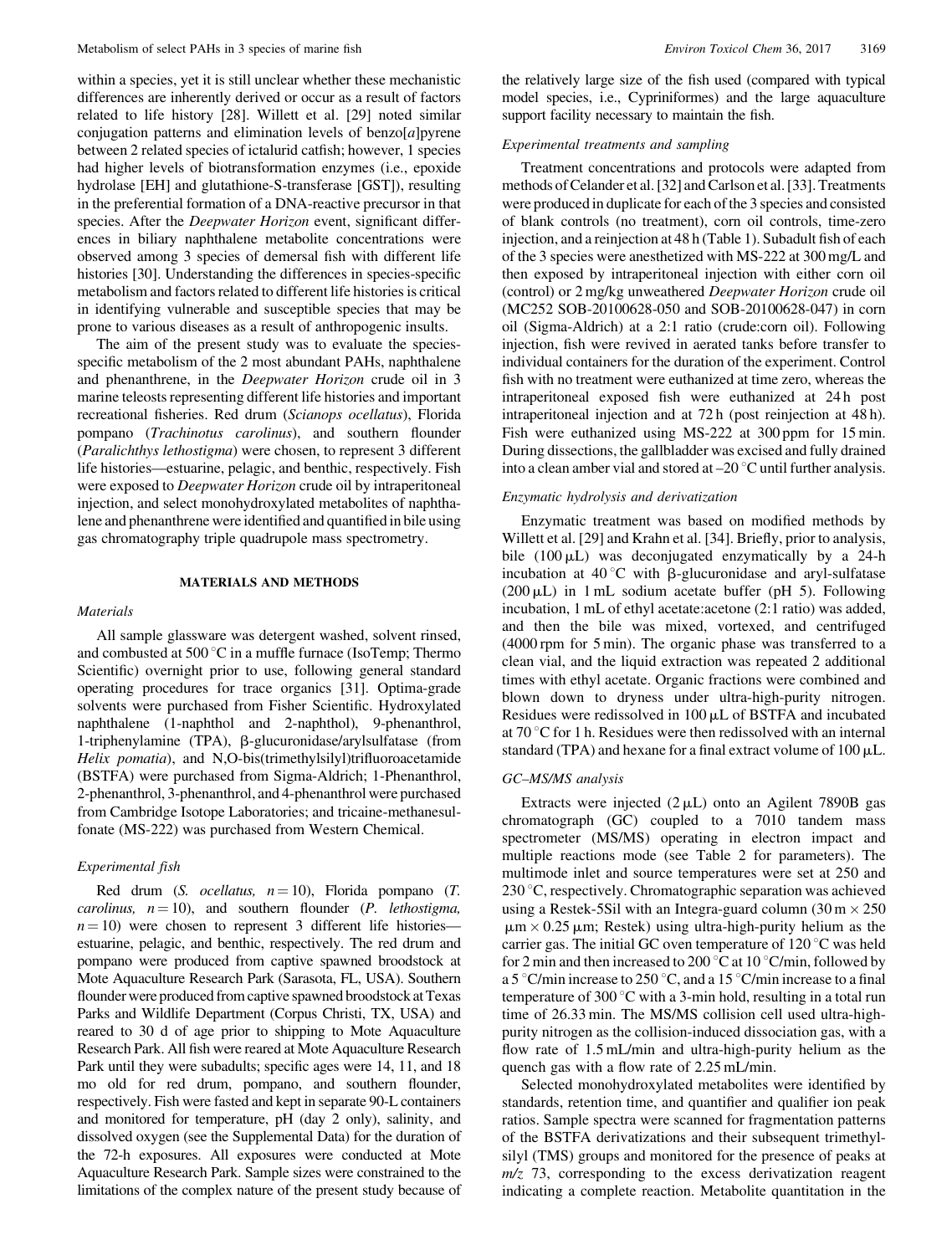|  | Table 1. Biometrics, treatment type, and injection volumes used during the present 72-h exposure study |  |  |  |
|--|--------------------------------------------------------------------------------------------------------|--|--|--|
|  |                                                                                                        |  |  |  |

|           |                   |                          |                          |            |                    |                             |                           | Injection Time (T) and Treatment |                            |
|-----------|-------------------|--------------------------|--------------------------|------------|--------------------|-----------------------------|---------------------------|----------------------------------|----------------------------|
| Species   | Fish ID           | Weight (kg)              | Length (mm)              | <b>Sex</b> | Exposure type      | $T = 0 h$<br>Crude oil (mL) | $T = 0h$<br>Corn oil (mL) | $T = 48h$<br>Crude oil (mL)      | $T = 48h$<br>Corn oil (mL) |
| RD        | RF1               | 0.755                    | 390                      | Male       | Control            |                             |                           |                                  |                            |
| <b>RD</b> | RF2 <sup>a</sup>  | 0.470                    | 340                      | Male       | Control            |                             |                           |                                  |                            |
| <b>RD</b> | RF3               | 1.213                    | 480                      | Female     | Corn oil           |                             | 1.20                      |                                  |                            |
| <b>RD</b> | RF4               | 0.649                    | 391                      | Female     | Corn oil           |                             | 0.65                      |                                  |                            |
| <b>RD</b> | RF5               | 1.205                    | 443                      | Unknown    | Corn oil           |                             | 1.20                      |                                  | 1.20                       |
| <b>RD</b> | RF <sub>6</sub>   | 0.866                    | 413                      | Male       | Corn oil           |                             | 0.87                      |                                  | 0.87                       |
| <b>RD</b> | RF7               | 0.599                    | 353                      | Male       | Crude and corn oil | 1.20                        | 0.60                      |                                  |                            |
| <b>RD</b> | RF8               | 0.919                    | 422                      | Female     | Crude and corn oil | 1.80                        | 0.92                      |                                  | $\overline{\phantom{0}}$   |
| <b>RD</b> | RF9               | 0.866                    | 423                      | Male       | Crude and corn oil | 1.80                        | 0.89                      | 1.80                             | 0.89                       |
| <b>RD</b> | <b>RF10</b>       | 0.907                    | 412                      | Male       | Crude and corn oil | 1.80                        | 0.91                      | 1.80                             | 0.91                       |
| <b>FP</b> | FP1               | 0.373                    | 316                      | Female     | Control            | $\overline{\phantom{0}}$    | $\overline{\phantom{0}}$  |                                  |                            |
| FP        | FP <sub>2</sub>   | 0.467                    | 361                      | Male       | Control            |                             |                           |                                  |                            |
| FP        | FP3               | 0.391                    | 283                      | Male       | Corn oil           |                             | 0.39                      |                                  |                            |
| FP        | FP4               | 0.382                    | 313                      | Male       | Corn oil           | $\overline{\phantom{0}}$    | 0.38                      |                                  |                            |
| FP        | FP <sub>5</sub>   | 0.399                    | 332                      | Unknown    | Corn oil           |                             | 0.40                      |                                  | 0.40                       |
| FP        | FP <sub>6</sub>   | 0.379                    | 325                      | Female     | Corn oil           |                             | 0.38                      |                                  | 0.38                       |
| FP        | FP7               | 0.461                    | 339                      | Male       | Crude and corn oil | 0.92                        | 0.46                      |                                  |                            |
| FP        | FP8               | 0.576                    | 341                      | Female     | Crude and corn oil | 1.00                        | 0.52                      |                                  |                            |
| FP        | FP9               | 0.329                    | 307                      | Male       | Crude and corn oil | 0.66                        | 0.33                      | 0.66                             | 0.33                       |
| FP        | FP10              | 0.354                    | 298                      | Male       | Crude and corn oil | 0.70                        | 0.35                      | 0.70                             | 0.35                       |
| <b>SF</b> | SF1               | 0.188                    | 240                      | Unknown    | Control            |                             |                           |                                  |                            |
| <b>SF</b> | $SF2^a$           | 0.212                    | 250                      | Unknown    | Control            |                             |                           |                                  |                            |
| <b>SF</b> | S <sup>F3</sup>   | 0.319                    | 298                      | Unknown    | Corn oil           |                             | 0.32                      |                                  |                            |
| <b>SF</b> | SF4 <sup>a</sup>  | 0.223                    | 268                      | Unknown    | Corn oil           |                             | 0.22                      |                                  | $\overline{\phantom{0}}$   |
| <b>SF</b> | $SF5^b$           | $\overline{\phantom{0}}$ | $\overline{\phantom{0}}$ | Unknown    | Corn oil           |                             | 0.28                      |                                  | 0.28                       |
| <b>SF</b> | $SFG^b$           |                          | $\overline{\phantom{0}}$ | Unknown    | Corn oil           |                             | 0.15                      |                                  | 0.15                       |
| <b>SF</b> | SF7               | 0.372                    | 297                      | Unknown    | Crude and corn oil | 0.74                        | 0.37                      |                                  |                            |
| <b>SF</b> | SFS <sup>c</sup>  |                          |                          | Unknown    | Crude and corn oil | 0.40                        | 0.20                      |                                  |                            |
| <b>SF</b> | SF9 <sup>b</sup>  |                          |                          | Unknown    | Crude and corn oil | 0.46                        | 0.23                      | 0.46                             | 0.23                       |
| <b>SF</b> | SF10 <sup>b</sup> |                          |                          | Unknown    | Crude and corn oil | 0.48                        | 0.24                      | 0.48                             | 0.24                       |

a No bile.

<sup>b</sup>Dead at 72 h.

c Dead at 24 h.

 $RD = red$  drum;  $FP = Florida$  pompano;  $SF = southern$  flounder.

enzymatically treated samples was conducted by direct ratio comparisons of the target analytes to the internal standard, TPA. A data quality control and assurance program was in place to ensure samples passed acceptable criteria. Matrix and blanks were spiked with 9 monohydroxylated PAHs with mean recoveries passing valid quality control criteria (mean 80– 120%). There were no detectable levels observed in the control fish or the corn oil controls. Validation was achieved using linear calibration curves for silanized standards for all compounds, with an acceptance calibration criteria of  $\pm 20\%$ relative standard deviation for all average relative response factors. The method detection limit of 750 pg/mL is defined as the lowest standard with all detectable levels of target analytes.

# Data analysis

As a result of mortalities or lack of bile at time of collections, final sample sizes were adjusted accordingly (Florida pompano  $n = 10$ ; red drum  $n = 9$ ; southern flounder  $n = 2$ ) for metabolite analysis (Table 1). The evacuation of bile is stimulated by digestive and nutritional signals. Because of the episodic nature, bile is not always found. Table 3 shows individual fish data, expressed as ng/mL. The sums of all 7 OH-PAHs (total biliary concentrations) are given for a species at a specific time point (i.e., 24 or 72 h) and are represented as the  $\sum_{7}$ OH-PAHs. The sum of the 2 monohydroxylated naphthalene compounds is expressed as  $\sum_{2}$ OH-Nap. The sum of the 5 monohydroxylated phenanthrene compounds is expressed as  $\sum_{5}$ OH-Phn. The

Table 2. Analytical parameters for analysis of OH-Nap and OH-Phn in bile using GC–MS/MS

| Analyte  | $RT$ (min) | <b>Quantification</b> transition | $CE$ $(V)$ | Confirmation transition | CE(V) |
|----------|------------|----------------------------------|------------|-------------------------|-------|
| 1-OH-Nap | 8.6        | $201 \rightarrow 185$            | 30         | $216 \rightarrow 185$   | 30    |
| 2-OH-Nap | 8.9        | $216 \rightarrow 185$            | 30         | $201 \rightarrow 185$   | 30    |
| TPA (IS) | 14.7       | $245 \rightarrow 243$            | 20         | $245 \rightarrow 165$   | 20    |
| 4-OH Phn | 15.2       | $266 \rightarrow 235$            | 25         | $251 \rightarrow 235$   | 30    |
| 9-OH Phn | 15.8       | $251 \rightarrow 235$            | 30         | $266 \rightarrow 235$   | 25    |
| 3-OH Phn | 16.2       | $251 \rightarrow 176$            | 30         | $266 \rightarrow 251$   | 25    |
| 1-OH Phn | 16.3       | $266 \rightarrow 235$            | 25         | $251 \rightarrow 235$   | 30    |
| 2-OH Phn | 16.8       | $251 \rightarrow 176$            | 30         | $266 \rightarrow 251$   | 25    |

OH-Nap = hydroxylated naphthalene; OH-Phn = hydroxylated phenanthrene; GC-MS/MS = gas chromatography-tandem mass spectrometry; RT = retention time;  $CE =$  collision energy;  $TPA = 1$ -triphenylamine;  $IS =$  internal standard.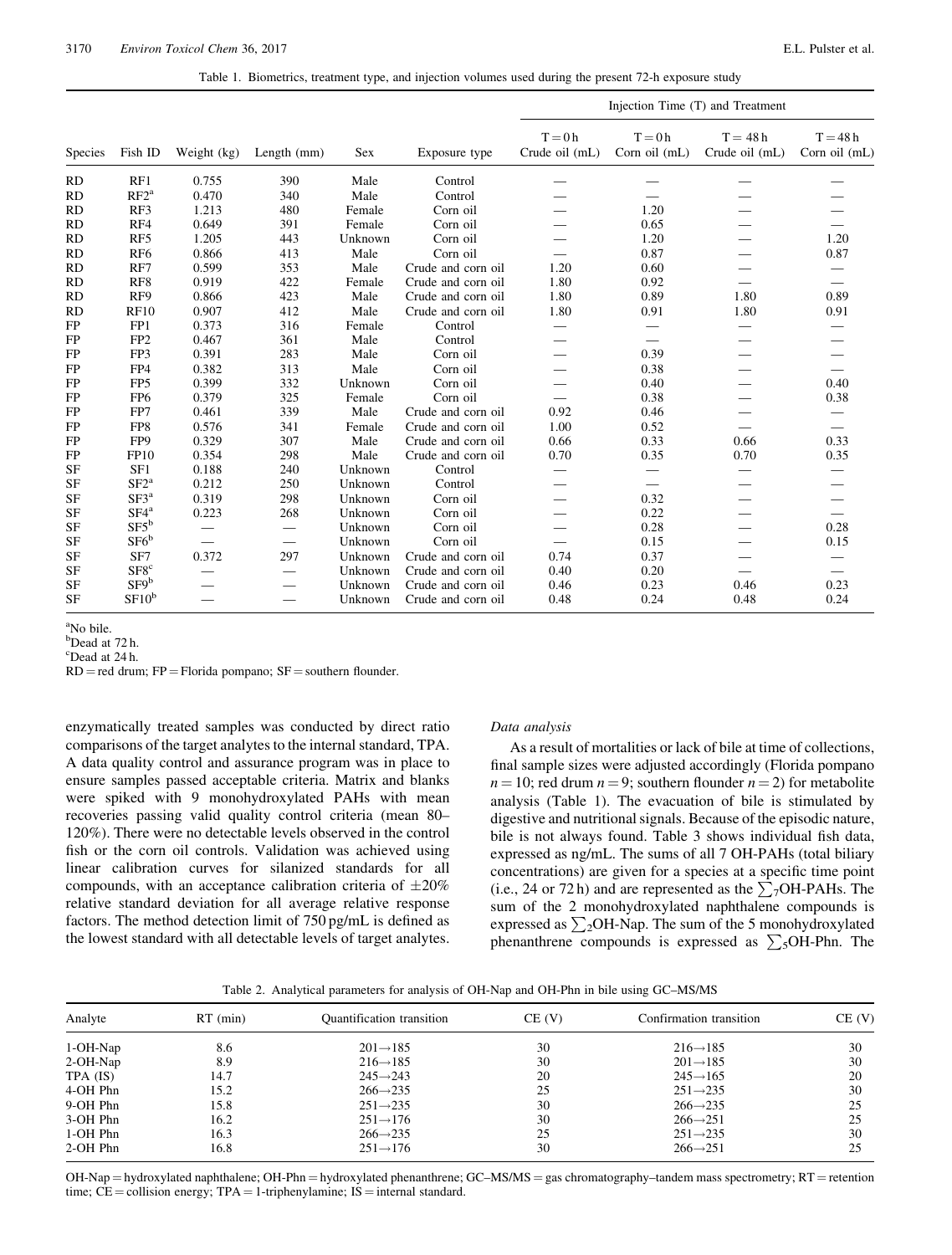|                                                                                                                                                                                                                                                                                                                                                                                                                                                                                                                                                                                                                                                                                                                                                                                                                                                                                                                               |                                                | Florida pompano |                  |                               |              |                                                                       |                          |                    |                                                                                                | Red drum                                                  |                    |                                                                                                                                                                                                                                                                                                                                                                                                                                                               |                   |                                                               | Southern flounder |
|-------------------------------------------------------------------------------------------------------------------------------------------------------------------------------------------------------------------------------------------------------------------------------------------------------------------------------------------------------------------------------------------------------------------------------------------------------------------------------------------------------------------------------------------------------------------------------------------------------------------------------------------------------------------------------------------------------------------------------------------------------------------------------------------------------------------------------------------------------------------------------------------------------------------------------|------------------------------------------------|-----------------|------------------|-------------------------------|--------------|-----------------------------------------------------------------------|--------------------------|--------------------|------------------------------------------------------------------------------------------------|-----------------------------------------------------------|--------------------|---------------------------------------------------------------------------------------------------------------------------------------------------------------------------------------------------------------------------------------------------------------------------------------------------------------------------------------------------------------------------------------------------------------------------------------------------------------|-------------------|---------------------------------------------------------------|-------------------|
| $\frac{1}{2}$                                                                                                                                                                                                                                                                                                                                                                                                                                                                                                                                                                                                                                                                                                                                                                                                                                                                                                                 |                                                | 24 h            |                  |                               | 72 h         |                                                                       | $\mathbf{d}$             |                    | 24h                                                                                            |                                                           |                    | 72h                                                                                                                                                                                                                                                                                                                                                                                                                                                           |                   | 0h                                                            | 24h               |
| FP2 (M)<br>FP1 (F)                                                                                                                                                                                                                                                                                                                                                                                                                                                                                                                                                                                                                                                                                                                                                                                                                                                                                                            | FP4 (M)<br>FP3 (M)                             | FP7             | FP8              | FPS (U)<br>FP6 <sup>(F)</sup> | <b>FP9</b>   | FP <sub>10</sub>                                                      | RF1 Cntrl                | RF3 (F)<br>RF4 (F) | RF7                                                                                            | RF8                                                       | RF5 (U)<br>RF6 (M) | <b>RF9</b>                                                                                                                                                                                                                                                                                                                                                                                                                                                    | RF10              | SF <sub>1</sub>                                               | SF7               |
| Control                                                                                                                                                                                                                                                                                                                                                                                                                                                                                                                                                                                                                                                                                                                                                                                                                                                                                                                       | CoC                                            | Oil exposure    |                  | CoC                           | Oil exposure |                                                                       | $\frac{1}{M}$            | ე<br>ნ⊾            | Oil exposure                                                                                   |                                                           | <b>SS</b>          | Oil exposure $\mathbf M$                                                                                                                                                                                                                                                                                                                                                                                                                                      |                   | $\begin{array}{c} \textrm{Control} \\ \textrm{U} \end{array}$ | Oil exposure      |
| F/M                                                                                                                                                                                                                                                                                                                                                                                                                                                                                                                                                                                                                                                                                                                                                                                                                                                                                                                           | Metabolite biliary concentrations (ng/mL)<br>Σ | Σ               | щ                | <b>S</b>                      | $\geq$       | Σ                                                                     |                          |                    | $\geq$                                                                                         | Σ                                                         |                    |                                                                                                                                                                                                                                                                                                                                                                                                                                                               | Σ                 |                                                               |                   |
| MPL                                                                                                                                                                                                                                                                                                                                                                                                                                                                                                                                                                                                                                                                                                                                                                                                                                                                                                                           | $NDL$                                          | 5.1             |                  | Idik>                         |              |                                                                       |                          |                    |                                                                                                |                                                           |                    |                                                                                                                                                                                                                                                                                                                                                                                                                                                               |                   |                                                               |                   |
| MPL                                                                                                                                                                                                                                                                                                                                                                                                                                                                                                                                                                                                                                                                                                                                                                                                                                                                                                                           | $MDL$                                          | $\overline{15}$ | 6.2              | <b>IGIN&gt;</b>               |              |                                                                       |                          |                    |                                                                                                |                                                           |                    |                                                                                                                                                                                                                                                                                                                                                                                                                                                               |                   |                                                               |                   |
| <md1< td=""><td>领导</td><td><math display="inline">\Xi</math></td><td></td><td></td><td></td><td></td><td></td><td><u>着音音音音音音音</u></td><td></td><td></td><td></td><td><math>\overline{\mathbf{z}}</math> <math>\overline{\mathbf{z}}</math> <math>\overline{\mathbf{z}}</math> <math>\overline{\mathbf{z}}</math> <math>\overline{\mathbf{z}}</math> <math>\overline{\mathbf{z}}</math> <math>\overline{\mathbf{z}}</math> <math>\overline{\mathbf{z}}</math> <math>\overline{\mathbf{z}}</math> <math>\overline{\mathbf{z}}</math> <math>\overline{\mathbf{z}}</math> <math>\overline{\mathbf{z}}</math> <math>\overline{\mathbf{z}}</math> <math>\overline{\mathbf{z}}</math> <math>\overline{\mathbf{z}}</math> <math>\overline{\mathbf{z}}</math> <math>\overline{\mathbf{z}}</math> <math>\overline{\mathbf{z}}</math> <math>\overline{\</math></td><td>ESSE8\$ #</td><td><u>着音音音音音音音</u></td><td>scaanscraan</td></md1<> | 领导                                             | $\Xi$           |                  |                               |              |                                                                       |                          | <u>着音音音音音音音</u>    |                                                                                                |                                                           |                    | $\overline{\mathbf{z}}$ $\overline{\mathbf{z}}$ $\overline{\mathbf{z}}$ $\overline{\mathbf{z}}$ $\overline{\mathbf{z}}$ $\overline{\mathbf{z}}$ $\overline{\mathbf{z}}$ $\overline{\mathbf{z}}$ $\overline{\mathbf{z}}$ $\overline{\mathbf{z}}$ $\overline{\mathbf{z}}$ $\overline{\mathbf{z}}$ $\overline{\mathbf{z}}$ $\overline{\mathbf{z}}$ $\overline{\mathbf{z}}$ $\overline{\mathbf{z}}$ $\overline{\mathbf{z}}$ $\overline{\mathbf{z}}$ $\overline{\$ | ESSE8\$ #         | <u>着音音音音音音音</u>                                               | scaanscraan       |
| <md1< td=""><td></td><td></td><td></td><td></td><td></td><td></td><td></td><td></td><td></td><td></td><td></td><td></td><td></td><td></td><td></td></md1<>                                                                                                                                                                                                                                                                                                                                                                                                                                                                                                                                                                                                                                                                                                                                                                    |                                                |                 |                  |                               |              |                                                                       |                          |                    |                                                                                                |                                                           |                    |                                                                                                                                                                                                                                                                                                                                                                                                                                                               |                   |                                                               |                   |
| <mdl< td=""><td><math>\leq</math>MDL</td><td></td><td><math>7.98</math><br/><math>-1.8</math></td><td></td><td></td><td></td><td></td><td></td><td></td><td></td><td></td><td></td><td></td><td></td><td></td></mdl<>                                                                                                                                                                                                                                                                                                                                                                                                                                                                                                                                                                                                                                                                                                         | $\leq$ MDL                                     |                 | $7.98$<br>$-1.8$ |                               |              |                                                                       |                          |                    |                                                                                                |                                                           |                    |                                                                                                                                                                                                                                                                                                                                                                                                                                                               |                   |                                                               |                   |
| <md1< td=""><td><math display="inline">&lt;</math> MDL</td><td></td><td>KW&gt;</td><td></td><td></td><td></td><td></td><td></td><td></td><td></td><td></td><td></td><td></td><td></td><td></td></md1<>                                                                                                                                                                                                                                                                                                                                                                                                                                                                                                                                                                                                                                                                                                                        | $<$ MDL                                        |                 | KW>              |                               |              |                                                                       |                          |                    |                                                                                                |                                                           |                    |                                                                                                                                                                                                                                                                                                                                                                                                                                                               |                   |                                                               |                   |
| <md1< td=""><td>MDI</td><td></td><td>KNS</td><td></td><td></td><td></td><td></td><td></td><td></td><td></td><td></td><td></td><td></td><td></td><td></td></md1<>                                                                                                                                                                                                                                                                                                                                                                                                                                                                                                                                                                                                                                                                                                                                                              | MDI                                            |                 | KNS              |                               |              |                                                                       |                          |                    |                                                                                                |                                                           |                    |                                                                                                                                                                                                                                                                                                                                                                                                                                                               |                   |                                                               |                   |
| MPL                                                                                                                                                                                                                                                                                                                                                                                                                                                                                                                                                                                                                                                                                                                                                                                                                                                                                                                           | MDI                                            |                 | $\overline{18}$  |                               |              |                                                                       |                          |                    |                                                                                                |                                                           |                    |                                                                                                                                                                                                                                                                                                                                                                                                                                                               | 280<br>280<br>570 |                                                               |                   |
| <mdl< td=""><td><math>\leq MDI</math></td><td><math>\Xi</math></td><td>9.4</td><td></td><td></td><td></td><td></td><td></td><td></td><td></td><td></td><td></td><td></td><td></td><td></td></mdl<>                                                                                                                                                                                                                                                                                                                                                                                                                                                                                                                                                                                                                                                                                                                            | $\leq MDI$                                     | $\Xi$           | 9.4              |                               |              |                                                                       |                          |                    |                                                                                                |                                                           |                    |                                                                                                                                                                                                                                                                                                                                                                                                                                                               |                   |                                                               |                   |
| $<$ MDL $\,$                                                                                                                                                                                                                                                                                                                                                                                                                                                                                                                                                                                                                                                                                                                                                                                                                                                                                                                  | $\leq MDI$                                     | $\overline{21}$ | 27               |                               |              | $1412$<br>$500$<br>$979$<br>$370$<br>$150$<br>$190$<br>$190$<br>$100$ | <u>着有有有有有有</u><br>第2022年 |                    | $3.483724$ $\frac{1}{2}$ $\frac{1}{2}$ $\frac{3}{2}$ $\frac{3}{2}$ $\frac{1}{2}$ $\frac{1}{2}$ | $52.7$ $\approx$ $12.7$ $\approx$ $12.7$ $\approx$ $12.7$ |                    |                                                                                                                                                                                                                                                                                                                                                                                                                                                               |                   |                                                               |                   |
| Metabolite contributions (%                                                                                                                                                                                                                                                                                                                                                                                                                                                                                                                                                                                                                                                                                                                                                                                                                                                                                                   |                                                |                 |                  |                               |              |                                                                       |                          |                    |                                                                                                |                                                           |                    |                                                                                                                                                                                                                                                                                                                                                                                                                                                               |                   |                                                               |                   |
| $<$ MDL                                                                                                                                                                                                                                                                                                                                                                                                                                                                                                                                                                                                                                                                                                                                                                                                                                                                                                                       |                                                |                 |                  |                               | 8999778      | 8722727                                                               |                          |                    | $5.585$<br>5.5 $\frac{4}{5}$<br>5.9 $\frac{1}{2}$<br>5.2 $\frac{1}{2}$                         | 13.88897778985                                            |                    | 89777767778                                                                                                                                                                                                                                                                                                                                                                                                                                                   |                   | <b>ERDERER<br/>ERDERERER</b><br>ERDERERER                     |                   |
| $\leq$ MDL                                                                                                                                                                                                                                                                                                                                                                                                                                                                                                                                                                                                                                                                                                                                                                                                                                                                                                                    |                                                | 775             | 348              |                               |              |                                                                       |                          |                    |                                                                                                |                                                           |                    |                                                                                                                                                                                                                                                                                                                                                                                                                                                               |                   |                                                               |                   |
| 御                                                                                                                                                                                                                                                                                                                                                                                                                                                                                                                                                                                                                                                                                                                                                                                                                                                                                                                             |                                                |                 |                  |                               |              |                                                                       |                          |                    |                                                                                                |                                                           |                    |                                                                                                                                                                                                                                                                                                                                                                                                                                                               |                   |                                                               |                   |
|                                                                                                                                                                                                                                                                                                                                                                                                                                                                                                                                                                                                                                                                                                                                                                                                                                                                                                                               |                                                | $\leq MDI$      | $\circ$          |                               |              |                                                                       |                          |                    |                                                                                                |                                                           |                    |                                                                                                                                                                                                                                                                                                                                                                                                                                                               |                   |                                                               |                   |
| $MDL$                                                                                                                                                                                                                                                                                                                                                                                                                                                                                                                                                                                                                                                                                                                                                                                                                                                                                                                         |                                                | 400             | $\tilde{\xi}$    |                               |              |                                                                       |                          |                    |                                                                                                |                                                           |                    |                                                                                                                                                                                                                                                                                                                                                                                                                                                               |                   |                                                               |                   |
| <mdi< td=""><td><math>&lt;</math>MDL</td><td></td><td><b>ICIN&gt;</b></td><td></td><td></td><td></td><td></td><td></td><td></td><td></td><td></td><td></td><td></td><td></td><td></td></mdi<>                                                                                                                                                                                                                                                                                                                                                                                                                                                                                                                                                                                                                                                                                                                                 | $<$ MDL                                        |                 | <b>ICIN&gt;</b>  |                               |              |                                                                       |                          |                    |                                                                                                |                                                           |                    |                                                                                                                                                                                                                                                                                                                                                                                                                                                               |                   |                                                               |                   |
| MDI                                                                                                                                                                                                                                                                                                                                                                                                                                                                                                                                                                                                                                                                                                                                                                                                                                                                                                                           | $<$ MDL                                        | $\leq MDI$      | <b>KIN&gt;</b>   | <b>NDI</b>                    |              |                                                                       |                          |                    |                                                                                                |                                                           |                    |                                                                                                                                                                                                                                                                                                                                                                                                                                                               | sa sa sa cens     |                                                               | 3.7778993768      |
| <md1< td=""><td><math>\leq MDL</math></td><td><math>\frac{5}{5}</math></td><td><math>\frac{65}{25}</math></td><td><b>NBL</b></td><td></td><td></td><td></td><td></td><td></td><td></td><td></td><td></td><td></td><td></td><td></td></md1<>                                                                                                                                                                                                                                                                                                                                                                                                                                                                                                                                                                                                                                                                                   | $\leq MDL$                                     | $\frac{5}{5}$   | $\frac{65}{25}$  | <b>NBL</b>                    |              |                                                                       |                          |                    |                                                                                                |                                                           |                    |                                                                                                                                                                                                                                                                                                                                                                                                                                                               |                   |                                                               |                   |
| <b>TOW&gt;</b>                                                                                                                                                                                                                                                                                                                                                                                                                                                                                                                                                                                                                                                                                                                                                                                                                                                                                                                | MDI                                            |                 |                  |                               |              |                                                                       |                          |                    |                                                                                                |                                                           |                    |                                                                                                                                                                                                                                                                                                                                                                                                                                                               |                   |                                                               |                   |

∥<br>Co corn oil controls; F female; M male; U unknown; OH-Nap hydroxylated naphthalene; OH-Phn hydroxylated phenanthrene;  $\sum_2$ OH-Nap = 1-OH-Nap  $\boldsymbol{+}$  2-OH-Nap;  $\sum_{5}$ OH-Phn =  $= 1-OH-Phn$  $+2-0<sub>H</sub>$ Phn þ 3-OH-Phn  $^+$  4-OH-Phn  $^+$  9-OH-Phn;  $\Sigma$ 70H-PAH 1-OH-Nap  $^+$  2-OH-Nap  $^+$  $+1-$ OH-Phn  $^+$  $+2-0H$ -Phn  $^+$  3-OH-Phn  $^+$  4-OH-Phn  $^+$  9-OH-Phn;  $\sum_2$ OH-Nap  $=$  1-OH-Nap  $^+$  2-OH-Nap;  $\triangleright$  $\%_{5}\mathrm{OH-Phn}$  $= 1-OH-P$ hn  $^+$  $+2-0H$ -Phn  $^+$  $+3-0H$ -Phn  $^+$  4-OH-Phn  $^+$  9-OH-Phn; MDL method detection limit.

# Metabolism of select PAHs in 3 species of marine fish  $\frac{1}{5}$  Environ Toxicol Chem 36, 2017 3171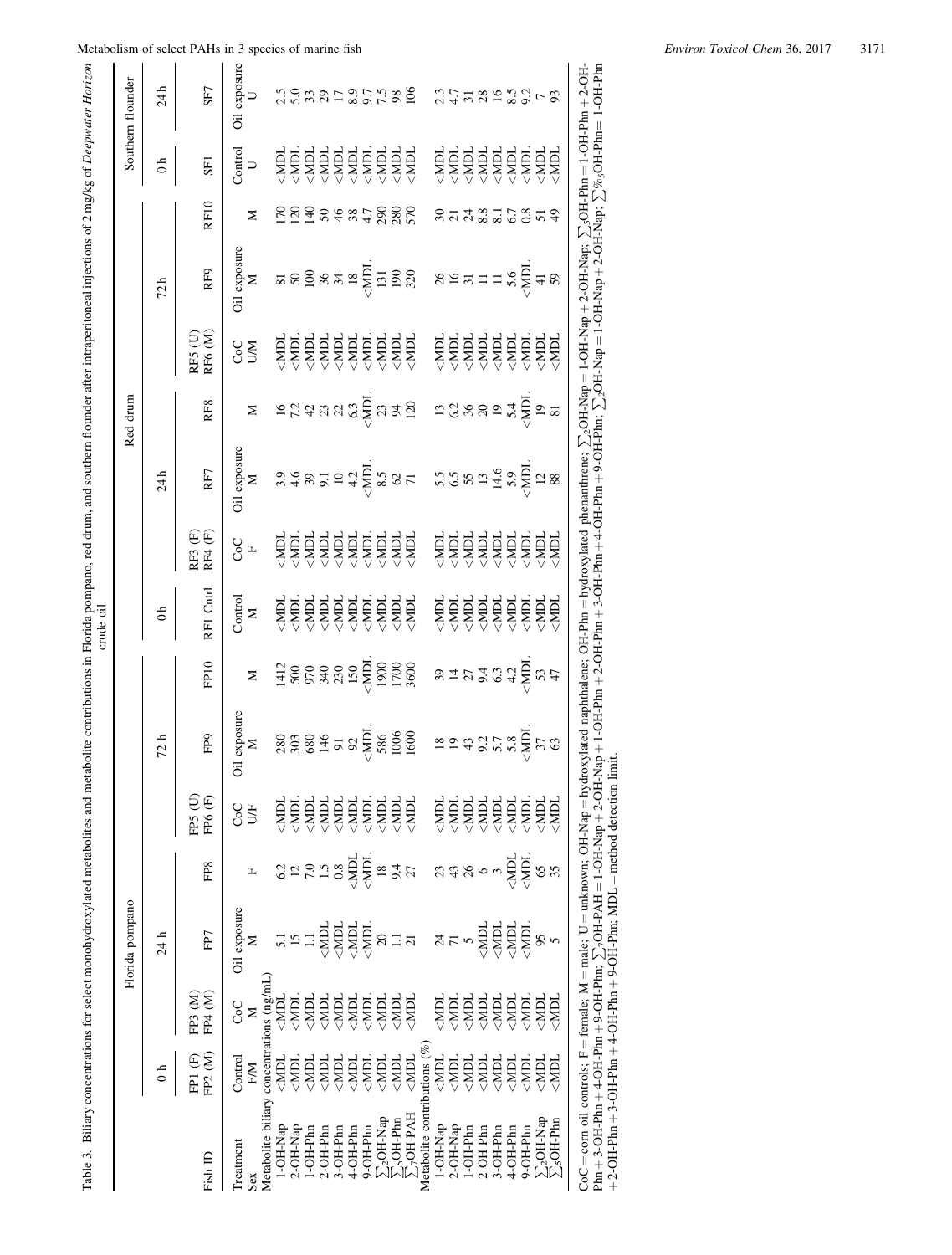mean percent contributions for each species and time period (24 and 72 h) were used for species comparisons. Mean concentrations (ng/mL) were used for comparison purposes; however, the small sample sizes necessitate interpretive caution. Because of mortalities and lack of bile, results are shown for only 2 southern flounder (1 control, 1 exposed); therefore, these were not included in species comparisons. All data analysis was performed using JMP 13 (SAS Institute) with a significance level of  $p < 0.05$ . If data failed assumptions of normality, nonparametric hypotheses tests were run to evaluate differences between treatments, and time variations within a species, to evaluate potential explanatory variables between species and all pairwise post hoc multiple comparisons using Kruskal–Wallis one-way analysis of variance on ranks followed by Tukey's test or Dunn's test or Spearman's test.

# **RESULTS**

### Total biliary OH-PAH ( $\sum_{7}$ OH-PAH) concentrations

Biliary levels and patterns of the select monohydroxylated naphthalenes and phenanthrenes were assessed in Florida pompano, red drum, and southern flounder (Table 3). The total concentrations of detectable levels of select monohydroxylated PAHs ( $\sum_{7}$ OH-PAH) measured in the present study ranged from 21 to 3600 ng/mL. At 24 h post injection, the southern flounder (106 ng/mL) and red drum (71–120 ng/mL) had similar  $\sum_{7}$ OH-PAHs, with levels up to 5 times higher than Florida pompano (21–27 ng/mL; Figure 1). Although the levels had not yet reached equilibrium by 72 h, concentrations increased up to 1 and 2 orders of magnitude in the red drum and pompano, respectively. At 72 h, mean  $\sum_7$ OH-PAH concentrations measured in Florida pompano (2600 ng/mL) were a factor of 6 times higher than mean levels in red drum (445 ng/mL; Figure 1). Only 24-h measurements were possible in the southern flounder because of 100% mortality by 72 h.

# Monohydroxylated  $\sum_{2}OH-NAP$  and  $\sum_{5}OH-PHN$  metabolite concentrations and contributions

The concentrations and relative contributions of the specific hydroxylated naphthalene and phenanthrene metabolites

detected in the 3 species in the present study are shown in Table 3. The monohydroxylated naphthalene and phenanthrene metabolite concentrations in the Florida pompano increased over time. For instance, by 72 h the mean  $\sum_{2}$ OH-Nap (1200 ng/mL) and  $\sum_{5}$ OH-Phn (1400 ng/mL) concentrations were 63 and >200 times higher than those measured at 24 h (19 ng/mL $\sum_2$ OH-Nap; 5.3  $\sum_{5}$ OH-Phn). The monohydroxylated naphthalene metabolites predominated at 24 h  $(80 \pm 20\%)$ ; however, by 72 h, the hydroxylated phenanthrene metabolites  $(55 \pm 12\%)$  marginally dominated the profiles in the Florida pompano bile (Figure 2).

Similar increases in concentrations over time were also observed in the red drum. Mean biliary monohydroxylated naphthalene concentrations at 24 h (16 ng/mL) increased by a factor of 13 by 72 h (210 ng/mL). Mean monohydroxlated phenanthrene metabolites in red drum increased by a factor of 3 between 24 h (78 ng/mL) and 72 h (240 ng/mL). In contrast to the Florida pompano profiles, the red drum 24-h bile samples were dominated by the monohydroxylated phenanthrene metabolites (84 $\pm$ 5%). By 72 h, the metabolite contributions were similar to the Florida pompano profiles, with mean monohydroxylated phenanthrene metabolites accounting for 54  $\pm$  7%, whereas the monohydroxylated naphthalene metabolites accounted for  $46 \pm 7\%$  (Figure 2).

Similar to the red drum, the targeted monohydroxylated phenanthrenes predominated in the southern flounder bile, and monohydroxylated phenanthrene concentrations (98 ng/mL) accounted for 93% of the biliary metabolites measured at 24 h and were almost 5 times higher than the monohydroxylated naphthalene concentrations (7.5 ng/mL; Table 3 and Figure 2). The concentrations measured in southern flounder ranged from 2.5 to 33 ng/mL for 1-naphthol and 1-phenanthrol, respectively; 1-phenanthrol was followed by 2-phenanthrol, 3-phenanthrol, 9-phenanthrol, 4-phenanthrol, 2-naphthol, and 1-naphthol. Interestingly, southern flounder was the only species with detectable levels of 9-phenanthrol at 24 h.

### Biotransformation rates

Because of the variation between individuals and species combined with small sample sizes, the following biotransformation rates presented require interpretive caution; however, it



Figure 1. Mean concentrations of the total select monohydroxylated metabolites  $(\sum_{i}$ OH-PAHs ng/mL) in Florida pompano, red drum, and southern flounder at 24 and 72 h. Although concentrations had not yet reached equilibrium by 72 h, concentrations increased by 1 and 2 orders of magnitude in the red drum and Florida pompano, respectively. All controls and corn oil controls for each species were below the method detection limit, and therefore are represented by one time zero control. Error bars represent standard deviations between the 2 treatment fish.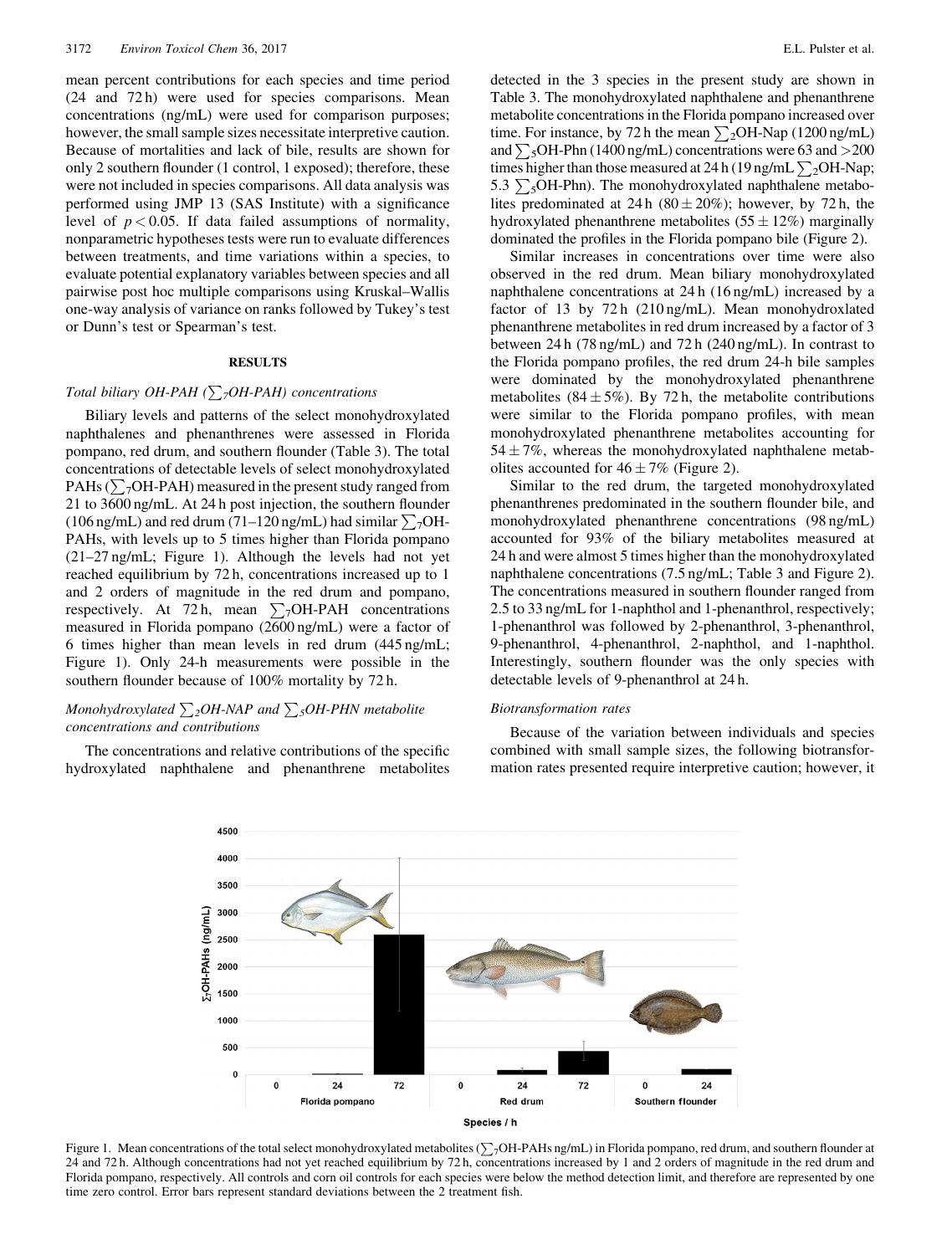S1-OH-Nap □2-OH-Nap ■1-OH-Phn Ⅲ2-OH-Phn ■3-OH-Phn ⊠4-OH-Phn ■9-OH-Phn



Figure 2. Mean metabolite contributions (%) of the individual monohydroxylated naphthalenes (OH-Nap) and phenanthrenes (OH-Phn) measured in the bile of each species over time.

is important to discuss these data in terms of the observed differences in results between species.

Interestingly, the 2 targeted monohydroxylated naphthalene metabolites were the most abundant metabolites (78  $\pm$  19%) in Florida pompano after 24 h, demonstrating the preferential metabolism and higher biotransformation rate compared with the 5 selected monohydroxylated phenanthrene metabolites. Evaluation of the relative biotransformation rates (ng/mL/h  $\times$  % metabolite) for each metabolite revealed that indeed the mean 24-h relative biotransformation rates for the  $\sum_{2}$ OH-Nap metabolites in Florida pompano (0.37 ng/mL/h) were up to an order of magnitude higher than that for the mean of  $\sum_{5}$ OH-Phn metabolites (0.04 ng/mL/h) as well as compared with those rates in red drum and southern flounder (Figure 3). Furthermore, by 72 h the mean relative biotransformation rates in Florida pompano for the 2 monohydroxylated naphthalene metabolites (5.08 ng/mL/h) and phenanthrene metabolites (4.35 ng/mL/h) were 14 times and almost 100 times higher, respectively, than those measured at 24 h. In addition, the 72-h pompano naphthalene and phenanthrene relative biotransformation rates were 14 and 4 times faster, respectively, than those rates observed in red drum at 72 h.

Conversely, the relative biotransformation rates for phenanthrene were higher than those for naphthalene in both the red drum and southern flounder. In red drum, the relative biotransformation rate for phenanthrene at 24 h was 8 times faster than that for naphthalene and 2 orders of magnitude higher than the phenanthrene biotransformation rates in Florida pompano. The naphthalene relative biotransformation rates in red drum demonstrated a 20-fold increase over time, yet the median phenanthrene relative biotransformation rates decreased by half between 24 h (0.118 ng/mL/h) and 72 h (0.052 ng/mL/h). Similar to the red drum, the overall median phenanthrene relative biotransformation rate in southern flounder at 24 h was almost 80 times faster than that for naphthalene and >900 times higher than those observed in Florida pompano.

# DISCUSSION

Although all 3 species of fish received 2 injections of Deepwater Horizon crude oil (2 mg/kg) at time 0 and repeated at 48 h, 100% mortality within 72 h was noted solely in southern flounder. This finding in flounder may be the result of injection

injury, stress, metabolic fatigue, or toxicity. Southern flounder have a very small and tightly compact body cavity, which can make intraperitoneal injections challenging. Although there was no obvious evidence of internal injury at the time of dissections, this factor cannot be ruled out as a source of mortality in this species, considering that 2 of the 4 corn oil controls also died within 72 h. Toxicity and metabolic fatigue also could have resulted in the observed mortalities. A recent study found 100% mortality of southern flounder exposed to 395 mg/kg tPAH50 (sum of 50 individual PAH concentration measurements) Deepwater Horizon-contaminated sediments after 18 d [5]. Furthermore, those authors [5] calculated the median lethal concentration for their 32-d sediment exposure to be 78 mg/kg



Figure 3. Relative biotransformation rates (ng/mL/h) for select monohydroxylated naphthalene ( $\sum_{2}$ OH-Nap) and phenanthrene ( $\sum_{5}$ OH-Phn) in bile of Florida pompano, red drum, and southern flounder at 24 h post injection and 72 h post repeat injections. All controls and corn oil controls were below the method detection limit and are therefore represented in this graph as one control.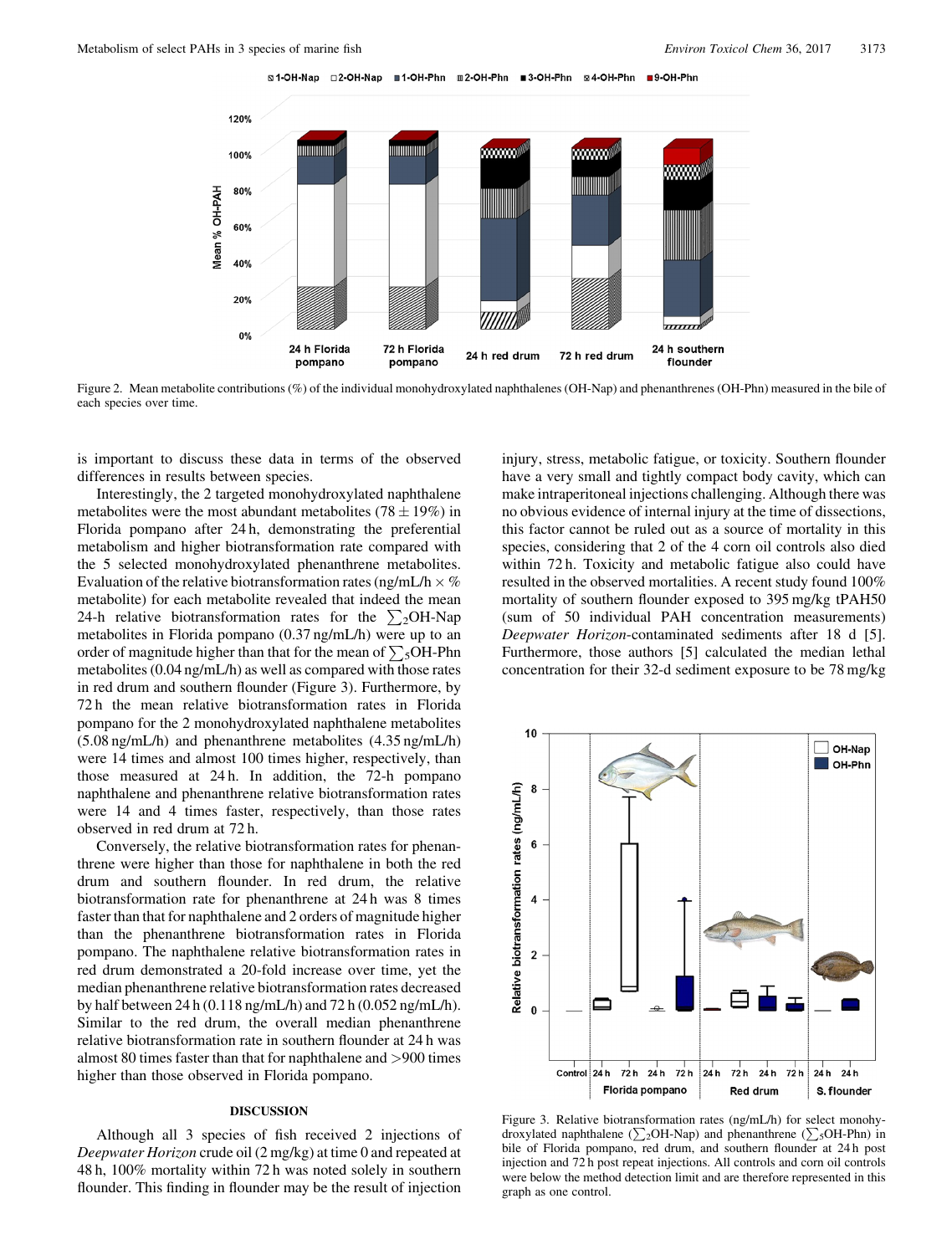tPAH50. In contrast, the present study exposed fish to a complex mix, hence toxicity and metabolic fatigue also cannot be ruled out as a source of mortality. In addition, 9-hydroxyphenanthrene (9.7 ng/mL) was only detected in the southern flounder after 24 h. Based on recent evidence indicating that this compound inhibits the biosynthesis of reproductive hormones, southern flounder may suffer from reduced fecundity as a result of exposures to 9-hydroxyphenanthrene [24].

The present study establishes species-specific differences in the naphthalene and phenanthrene metabolism in 3 species of marine teleosts exposed to Deepwater Horizon crude oil via intraperitoneal injections. The individual monohydroxylated metabolite profiles measured in the present study varied across individual, species, and time. However, among the monohydroxylated phenanthrene profiles, 1-hydroxyphenanthrene accounted for the highest concentrations in all 3 species. Similarly, 1-hydroxyphenanthrene has been reported to be the highest hydroxylated phenanthrene in other species, including the coalfish, the European flounder (Platichthys flesus), rainbow trout (Salmo gairdneri), and in mammals [35–37]. These species were exposed to the individual compound phenanthrene via environmental or experimental exposures (i.e., dietary, intragastric, or intraperitoneal). In addition, Kemp's ridley sea turtles collected in the northern Gulf of Mexico during the Deepwater Horizon spill had detectable levels of 1-, 2-, and 3 hydroxyphenanthrene, albeit at generally low concentrations  $(\leq$ 35 ng/g wet wt) [38]. Thus, these studies, combined with the results from the present study, suggest that 1-hydroxyphenanthrene may be the principle biotransformation product regardless of species, exposure route or whether phenanthrene is introduced as a single compound or within a complex mixture such as crude oil.

Taking into account the repeated injection at 48 h, the rapid increases observed in both pompano and red drum concentrations and biotransformation rates might suggest metabolic induction, considering that petroleum has been known to induce monooxygenase activity in fish [39]. The substantial increase in metabolite concentrations and biotransformation rates in both Florida pompano and red drum after reinjection cannot be solely due to the reinjected dose alone. Instead, this is more symptomatic of a metabolic induction as a result of the repeat doses. Although the levels increased over time, total measured levels in all 3 species only accounted for a small fraction  $\left( \langle 1\% \rangle \right)$ of the theoretical dose of individual naphthalene and phenanthrene in the crude oil intraperitoneal injection. In contrast, other studies reported that 7 to 13% of phenanthrene doses  $(16 \mu g)$ administered to coalfish intragastrically were present in the gallbladder at 36 to 96 h after dosing [40]. Likewise, 72 h after a single intraperitoneal dose of pyrene (10 mg/kg) in rainbow trout, metabolites accounted for approximately 11% and 41% in the urine and bile, respectively [41]. However, in both of these studies, fish were dosed with a single compound as opposed to a crude oil that contains a complex mixture of thousands of compounds, as in the present study.

In the present study, fish were subject to repeat intraperitoneal injections of Deepwater Horizon crude oil (2 mg/kg), corresponding to an average dose of  $2500 \pm 930$  mg of oil per fish, with the individual compound doses being substantially lower for naphthalene ( $\sim$ 2.1  $\pm$  0.76 mg/kg) and phenanthrene  $(\sim 0.61 \pm 0.23 \,\text{mg/kg})$ . Therefore, the low percentage of monohydroxylated metabolites in the bile after 72 h could potentially demonstrate metabolic fatigue or incomplete absorption from being exposed to multiple relatively high doses of crude oil. Alternatively, additional excretion routes and phase I and phase II biotransformation products cannot be discounted as the dominant pathway. Correspondingly, a major metabolite of phenanthrene (phenanthrene-1,2-dihydrodiol) only accounted for 0.2% of the administered dose after 48 h in coalfish exposed intragastrically to 75 mg/kg, suggesting a potential decreased metabolic efficiency with higher doses [35,37]. The authors also noted that 47% of the dose was located in the intestinal tract as unchanged phenanthrene, supporting the incomplete absorption theory. An unquantified amount of oil was documented in the intraperitoneal cavities of the fish in the present study.

Both life history and exposure routes play significant roles in the bioavailability, uptake, and biotransformation and excretion rates. Moreover, sex differences can also impact differences in body burdens and biotransformation rates, but this is also species-specific. For instance, male fish tend to have higher concentrations of contaminants primarily because of a higher rate of energy expenditure, higher swimming activity, and an increase in mixed oxygenase function activity because of lower circulating estrogens [42–44]. In the present study, there was only 1 female pompano with detectable levels after 24 h, yet these levels were not statistically different from the male pompano at 24 h  $(p = 0.12)$ . In addition, individual variability has been observed and can be the result of a number of physiological parameters such as lipid content, organ weights, and fish weights and lengths, as well as amounts of circulating reproductive and mixed oxygenase function enzymes and hormones.

Although intraperitoneal injections do not reveal any insights into life history factors, they do offer invaluable knowledge in terms of the metabolic capabilities of different species. Nonetheless, with intraperitoneal injections, we can begin to recognize as well as estimate and predict which species may be more susceptible to certain compounds based on their biotransformation capabilities and biotransformation rates. For instance, phenanthrene tends to bind to critical biotransformation enzymes in winter flounder, thereby impacting their detoxification ability and resulting in high incidences of tissue abnormalities [45]. Although the southern flounder in the present study had relatively high biotransformation rates for phenanthrene, they hypothetically suffered from metabolic fatigue and consequently, mortality. Moreover, southern flounder have been shown to have severe adverse effects across multiple endpoints when exposed to environmentally relevant concentrations of Deepwater Horizon–contaminated sediment [5,46].

To our knowledge, the present study is the first report of naphthalene and phenanthrene metabolism in these 3 species. In addition, it is also the first report of concentrations of monohydroxylated PAH metabolites in finfish exposed to Deepwater Horizon crude oil. The results from the present study demonstrate that the metabolic capacity in Florida pompano and red drum is induced with multiple exposures. Overall, the Florida pompano have faster relative biotransformation rates for naphthalene and phenanthrene, suggesting their potentially decreased susceptibility to adverse effects from these compounds, whereas the red drum and southern flounder had much lower overall relative biotransformation rates, indicating their probable susceptibility to adverse outcomes after exposure to naphthalene and phenanthrene, the 2 most abundant parent PAH compounds found in Deepwater Horizon oil. These results suggest the potential for species-specific vulnerability to adverse outcomes exposed to different compounds.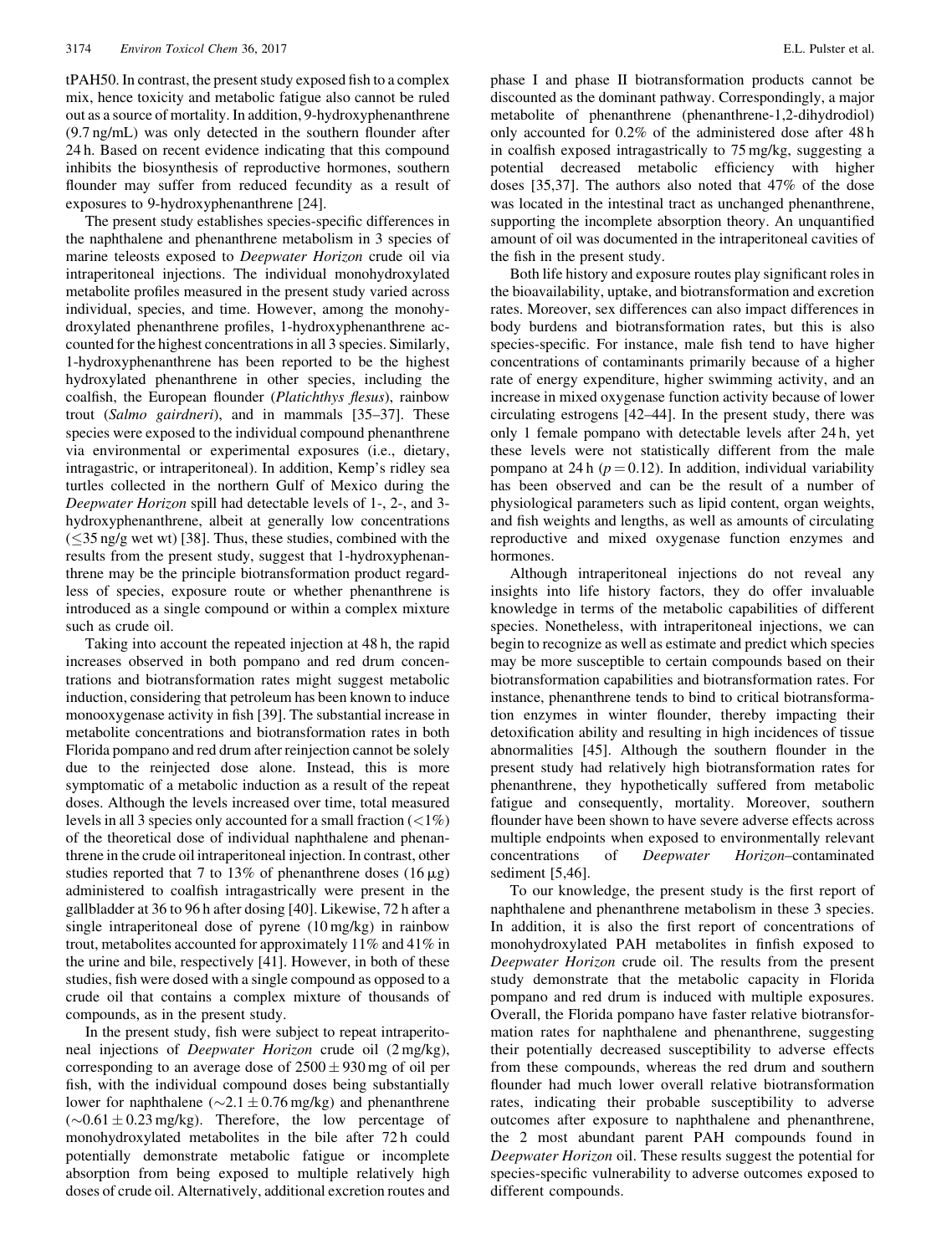Metabolism of select PAHs in 3 species of marine fish Environment Environment Chem 36, 2017 3175

Acknowledgment—We thank the staff at the Mote Aquaculture Research Park and Mote Marine Laboratory (M. Resley, N. Rhody, M. Nystrom, and R. Medvecky) for their animal husbandry support and assistance during collections. The present study was made possible by a grant from The Gulf of Mexico Research Initiative.

Data availability—Data are publicly available through the Gulf of Mexico Research Initiative Information & Data Cooperative (GRIIDC) at [https://](https://data.gulfresearchinitiative.org) [data.gulfresearchinitiative.org](https://data.gulfresearchinitiative.org) (doi: 10.7266/N7057CZW).

## **REFERENCES**

- 1. Atlas RM, Hazen TC. 2011. Oil biodegradation and bioremediation: A tale of the two worst spills in US history. Environ Sci Technol 45:6709–6715.
- 2. Reddy CM, Arey JS, Seewald JS, Sylva SP, Lemkau KL, Nelson RK, Carmichael CA, McIntyre CP, Fenwick J, Ventura GT, Van Mooy BAS, Camilli R. 2012. Composition and fate of gas and oil released to the water column during the Deepwater Horizon oil spill. Proc Natl Acad Sci U S A 109:20229–20234.
- 3. James MO, Kleinow KM. 1994. Trophic Transfer of chemicals in the aquatic environment. In Malins DC, Ostrander GK, eds, Aquatic Toxicology: Molecular, Biochemical, and Cellular Perspectives. Lewis, Boca Raton, FL, USA, pp 1–36.
- 4. Hedgpeth BM, Griffitt RJ. 2016. Simultaneous exposure to chronic hypoxia and dissolved polycyclic aromatic hydrocarbons results in reduced egg production and larval survival in the sheepshead minnow (Cyprinodon variegatus). Environ Toxicol Chem 35:645–651.
- 5. Brown-Peterson NJ, Krasnec M, Takeshita R, Ryan CN, Griffitt KJ, Lay C, Mayer GD, Bayha KM, Hawkins WE, Lipton I, Morris J, Griffitt RJ. 2015. A multiple endpoint analysis of the effects of chronic exposure to sediment contaminated with Deepwater Horizon oil on juvenile Southern flounder and their associated microbiomes. Aquat Toxicol 165:197–209.
- 6. Esbaugh AJ, Mager EM, Stieglitz JD, Hoenig R, Brown TL, French BL, Linbo TL, Lay C, Forth H, Scholz NL, Incardona JP, Morris JM, Benetti DD, Grosell M. 2016. The effects of weathering and chemical dispersion on Deepwater Horizon crude oil toxicity to mahi-mahi (Coryphaena hippurus) early life stages. Sci Total Environ A 543:644–651.
- 7. Murawski SA, Hogarth WT, Peebles EB, Barbeiri L. 2014. Prevalence of external skin lesions and polycyclic aromatic hydrocarbon concentrations in Gulf of Mexico fishes, post-Deepwater Horizon. Trans Am Fish Soc 143:1084–1097.
- 8. Olson GM, Meyer BM, Portier RJ. 2016. Assessment of the toxic potential of polycyclic aromatic hydrocarbons (PAHs) affecting Gulf menhaden (Brevoortia patronus) harvested from waters impacted by the BP Deepwater Horizon spill. Chemosphere 145:322–328.
- 9. Klinger DH, Dale JJ, Machado BE, Incardona JP, Farwell CJ, Block BA. 2015. Exposure to Deepwater Horizon weathered crude oil increases routine metabolic demand in chub mackerel, Scomber japonicus. Mar Pollut Bull 98:259–266.
- 10. Bentivegna CS, Cooper KR, Olson G, Pena EA, Millemann DR, Portier RJ. 2015. Chemical and histological comparisons between Brevoortia sp. (menhaden) collected in fall 2010 from Barataria Bay, LA and Delaware Bay, NJ following the Deepwater Horizon (DWH) oil spill. Mar Environ Res 112(A):21–34.
- 11. Collier TK, Anulacion BF, Arkoosh MR, Dietrich JP, Incardona JP, Johnson LL, Ylitalo GM, Myers MS. 2013. Effects on fish of polycyclic aromatic hydrocarbons (PAHS) and naphthenic acid exposures. In Keith B, Tierney APF, Colin JB, eds, Fish Physiology, Vol 33. Academic, Cambridge, MA, USA, pp 195–255.
- 12. Alves dos Santos TD, Van Ngan P, Campos Rocha Passos MJD, Gomes V. 2006. Effects of naphthalene on metabolic rate and ammonia excretion of juvenile Florida pompano, Trachinotus carolinus. J Exp Mar Biol Ecol 335:82–90.
- 13. Pollino CA, Holdway DA. 2002. Toxicity testing of crude oil and related compounds using early life stages of the crimson-spotted rainbowfish (Melanotaenia fluviatilis). Ecotoxicol Environ Saf 52:180–189.
- 14. Broderius SJ, Kahl MD, Hoglund MD. 1995. Use of joint toxic response to define the primary-mode of toxic action for diverse industrial organic-chemicals. Environ Toxicol Chem 14:1591–1605.
- 15. DeGraeve GM, Elder RG, Woods DC, Bergman HL. 1982. Effects of naphthalene and benzene on fathead minnows and rainbow trout. Arch Environ Contam Toxicol 11:487–490.
- 16. Irwin RJ. 1997. Phenanthrene. In Irwin RJ, ed, Environmental Contaminants Encyclopedia. National Park Service, Water Resources Division, Fort Collins, CO, USA.
- 17. Neff JM, Anderson JW, Cox BA, Laughlin RB Jr, Rossi SS, Tatem HE. 1976. Effects of petroleum on survival, respiration and growth of marine animals. In Sources, Effects and Sinks of Hydrocarbons in the Aquatic Environment. American Institute of Biological Sciences, Washington, DC, pp 516–539.
- 18. Lee RF, Sauerheb R, Dobbs GH. 1972. Uptake, metabolism and discharge of polycyclic aromatic-hydrocarbons by marine fish. Mar Biol 17:201–208.
- 19. Jonsson G, Beyer J, Wells D, Ariese F. 2003. The application of HPLC-F and GC-MS to the analysis of selected hydroxy polycyclic hydrocarbons in two certified fish bile reference materials. J Environ Monit 5:513–520.
- 20. Buhler DR, Williams DE. 1989. Enzymes involved in metabolism of PAH by fishes and other aquatic animals: Oxidative enzymes (or phase 1 enzymes). In Varanasi U, ed, Metabolism of Polycyclic Aromatic Hydrocarbons in the Aquatic Environment. CRC, Boca Raton, FL, USA, pp 151–184.
- 21. Foureman GL. 1989. Enzymes involved in metabolism of PAH by fishes and other aquatic animals: Hydrolysis and conjugation enzymes (or phase 2 enzymes). In Varanasi U, ed, Metabolism of Polycyclic Aromatic Hydrocarbons in the Aquatic Environment. CRC, Boca Raton, FL, USA, 99 185–202.
- 22. Varanasi U, Stein JE, Nishimoto M. 1989. Biotransformation and disposition of polycyclic aromatic hydrocarbons (PAH) in fish. In Varanasi U, ed, Metabolism of Polycyclic Aromatic Hydrocarbons in the Aquatic Environment. CRC, Boca Raton, FL, USA, pp 93–150.
- 23. Lech JJ, Vodicnik MJ. 1985. Biotransformation. In Rand GM, Petrocelli SR, eds, Fundamentals of Aquatic Toxicology: Methods and Applications. Hemisphere, New York, NY, USA, pp 526–557.
- 24. Fernandes D, Porte C. 2013. Hydroxylated PAHs alter the synthesis of androgens and estrogens in subcellular fractions of carp gonads. Sci Total Environ 447:152–159.
- 25. Sette CB, Pedrete TdA, Felizzola J, Nudi AH, Scofield AdL, Wagener AdLR. 2013. Formation and identification of PAHs metabolites in marine organisms. Mar Environ Res 91:2–13.
- 26. Wessel N, Santos R, Menard D, Le Menach K, Buchet V, Lebayon N, Loizeau V, Burgeot T, Budzinski H, Akcha F. 2010. Relationship between PAH biotransformation as measured by biliary metabolites and EROD activity, and genotoxicity in juveniles of sole (Solea solea). Mar Environ Res 69:S71–S73.
- 27. Law RJ, Hellou J. 1999. Contamination of fish and shellfish following oil spill incidents. Environ Geosci 6:90–98.
- 28. Kleinow KM, Melancon MJ, Lech JJ. 1987. Biotransformation and induction: Implications for toxicity, bioaccumulation and monitoring of environmental xenobiotics in fish. Environ Health Perspect 71:105–119.
- 29. Willett KL, Gardinali PR, Lienesch LA, Di Giulio RT. 2000. Comparative metabolism and excretion of benzo(a)pyrene in 2 species of ictalurid catfish. Toxicol Sci 58:68–76.
- 30. Snyder SM, Pulster EL, Wetzel DL, Murawski SA. 2015. PAH exposure in Gulf of Mexico demersal fishes, post-Deepwater Horizon. Environ Sci Technol 49:8786–8795.
- 31. Association of Official Analytical Chemists. 2016. Official Methods of Analysis of AOAC International, 20th ed. Washington, DC.
- 32. Celander M, Broman D, Förlin L, Näf C. 1995. Effects of petroleum hydrocarbons on the hepatic cytochrome P450 1A1 system in rainbow trout. Mar Environ Res 39:61–65.
- 33. Carlson EA, Li Y, Zelikoff JT. 2002. Exposure of Japanese medaka (Oryzias latipes) to benzo[a]pyrene suppresses immune function and host resistance against bacterial challenge. Aquat Toxicol 56:289–301.
- 34. Krahn MM, Burrows DG, Ylitalo GM, Brown DW, Wigren CA, Collier TK, Chan SL, Varanasi U. 1992. Mass spectrometric analysis for aromatic compounds in bile of fish sampled after the Exxon Valdez oil spill. Environ Sci Technol 26:116–126.
- 35. Solbakken JE, Palmork KH, Neppelberg T, Scheline RR. 1980. Urinary and biliary metabolites of phenanthrene in the coalfish (Pollachius virens). Acta Pharmacol Toxicol 46:127–132.
- 36. Sims P. 1962. Metabolism of polycyclic compounds. 19. The metabolism of phenanthrene in rabbits and rats: Phenols and sulphuric esters. Biochem J 84:558–563.
- 37. Solbakken JE, Palmork KH. 1981. Metabolism of phenantherene in various marine animals. Comp Biochem Physiol C Comp Pharmacol 70:21–26.
- 38. Ylitalo GM, Collier TK, Anulacion BF, Juaire K, Boyer RH, da Silva DAM, Keene JL, Stacy BA. 2017. Determining oil and